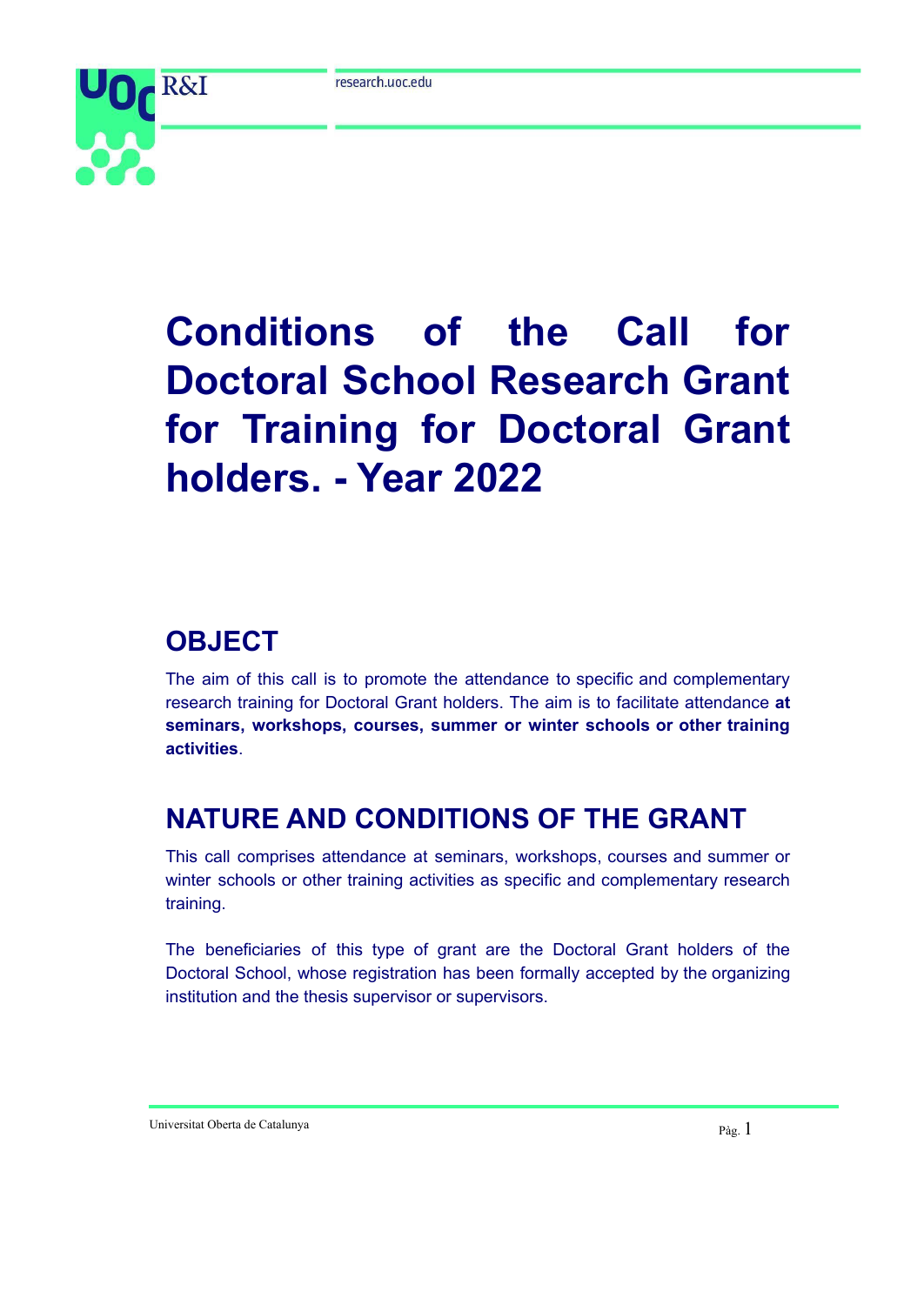

The grant includes the following items and amounts always bearing in mind the documents UOC "[Política](http://cv.uoc.edu/webapps/intrauoc2/documents/10530/247815/Pol%C3%ADtica+de+viatges+2017/e93d12cb-b4c7-4068-9e92-58101070e27e?redirect=http%3A%2F%2Fcv.uoc.edu%2Fwebapps%2Fintrauoc2%2Fgroup%2Fintrauoc%2Finterior%3Fp_p_id%3D175_INSTANCE_XytVkPhnH1H4%26p_p_lifecycle%3D0%26p_p_state%3Dnormal%26p_p_mode%3Dview%26p_p_col_id%3Dcolumn-3%26p_p_col_pos%3D2%26p_p_col_count%3D4) de viatges 2017".

- a) **Registration fee** (if appropriate)
- b) **Travel by air or train**
- c) **Accommodation**
- d) **Living expenses and minor transport expenses**

Reserving journeys (by plane or train and the hotel) and the payment of the registration fee must be made in accordance with the purchasing procedure for the ARI.

Expenses relating to the registration fee, travel and accommodation must be duly justified to the ARI within the 15 days after the journey has taken place. For travel by plane or train, plane tickets and boarding passes or the corresponding ticket must be presented.

#### **BUDGET**

The **overall budget 2022** available for all the Doctoral School Calls **shall not exceed 38.148,87 Euros**.

#### **REQUIREMENTS AND OBLIGATIONS**

To receive a Doctoral School grant for the Training, the applicant must meet the following requirements and obligations:

• Completing the grant application form provided by the Doctoral School by entering to the GIR, at the "Portal Investigador", and submit all the attached documentation stipulated on the form (both the documentation for submission when making the application and the documentation that should be sent after the organization of the event).

Universitat Oberta de Catalunya Pàg. 2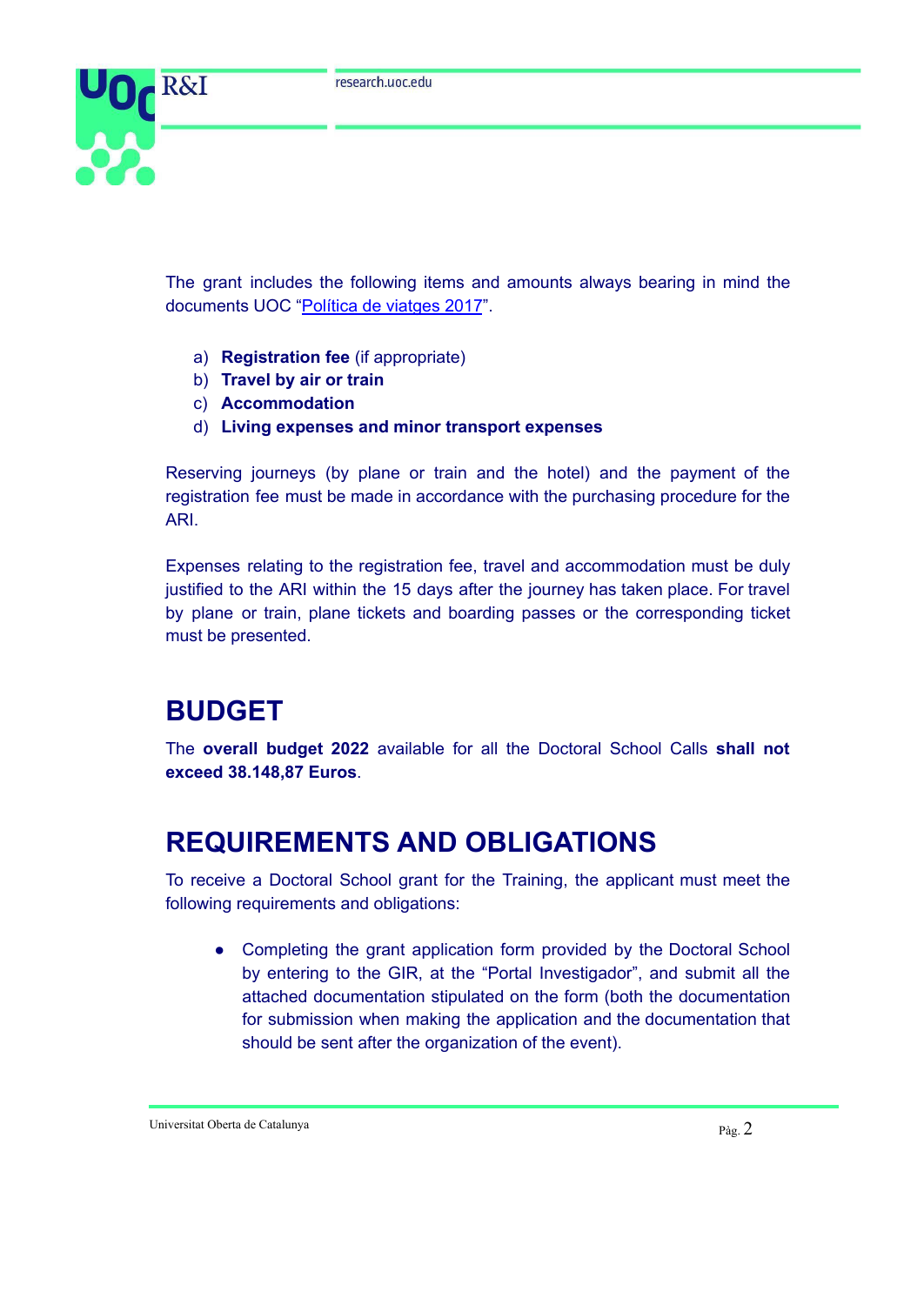

- Not receiving other grant for the same item awarded by public or private institutions.
- It is essential that the associated expenses are incurred between 1 January and 31 December 2022.
- Having the scientific production up to date in the GIR.

# **TIME LIMIT, FORMALISATION AND PROCESSING OF APPLICATIONS**

The **period** for submitted will be open until the budget is exhausted and as maximum till November 1<sup>st</sup>, 2022.

The applications may **only be sent through the "Portal Investigador" at GIR tool**, login to the link "**Presentació de sol·licitud**" inside the call's file.

Once the application has been completed at GIR tool, the applicant must send a message to the address [internal\\_grants\\_ri@uoc.edu](mailto:internal_grants_ri@uoc.edu) notifying his request

The applicant, in a maximum of 5 working days after the submission, will receive a confirmation email, from the Research and Innovation Office (ARI), of the correct submission.

For additional information or resolve queries do not hesitate to contact internal grants ri@uoc.edu.

## **SELECTION**

The Doctoral School will evaluate the applications for this call and will rule on the awarding of Grant covered by this call.

The decision will be communicated within  $15<sup>th</sup>$  labour days of submitting their application.

Universitat Oberta de Catalunya Pàg. 3